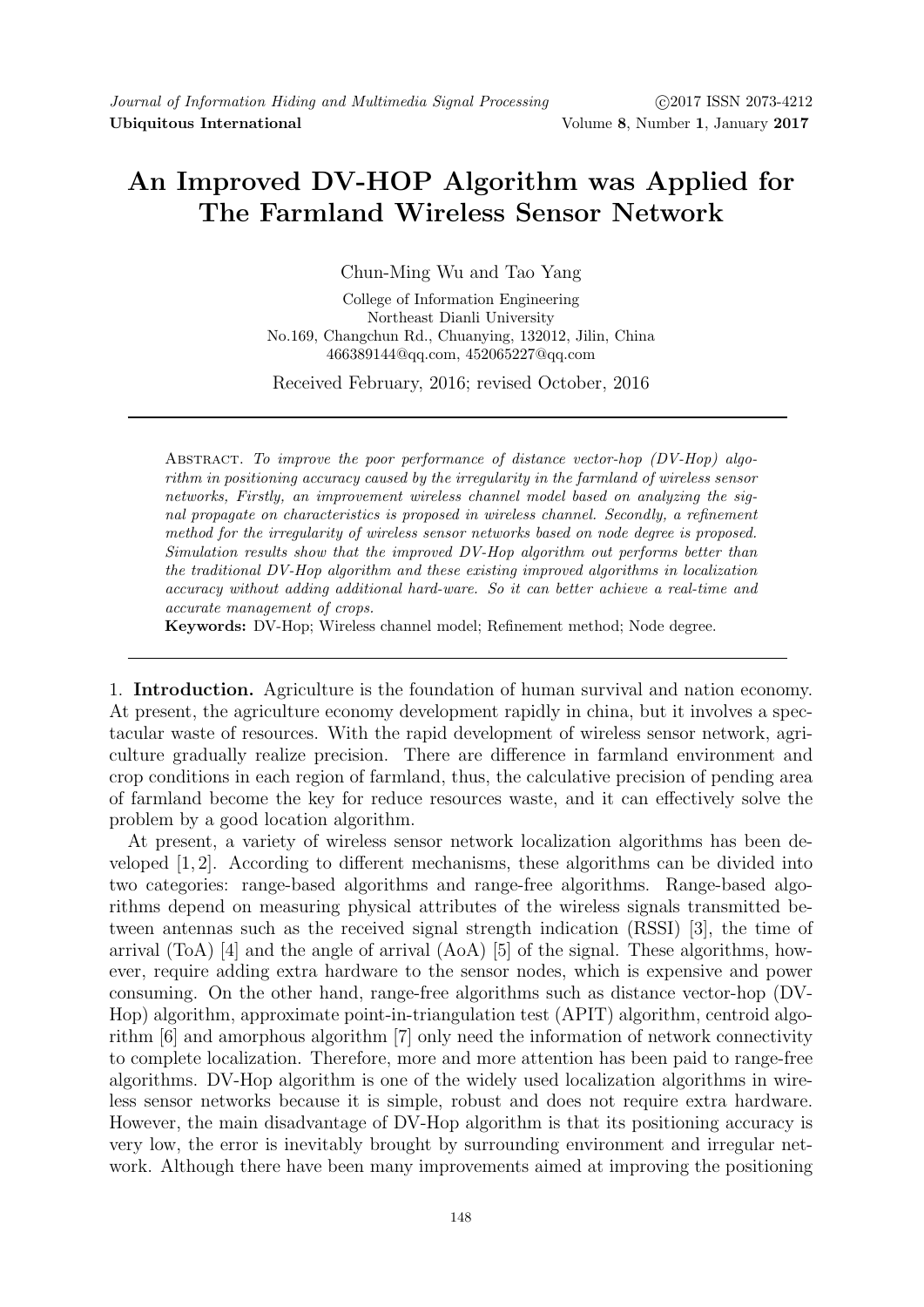accuracy of DV-Hop algorithm [8–10], the result is not very ideal. To overcome these problems, the paper proposes an improved DV-Hop localization algorithm for farmland wireless sensor networks.

The contributions of this paper are stated as follows: (1) We introduce the improvement wireless channel model based on analyzing the signal propagation characteristics in wireless channel. (2) We introduce a method for the irregularity of wireless sensor networks based on node degree, and the partial average hop length in one area is computed by using this mechanism which depends on the selecting of referenced anchor nodes. (3) We use a new method to calculate the distance between the unknown node and anchor node.

2. An Improvement Wireless Channel Model Based on Analyzing the Signal Propagation Characteristics in Wireless Channel. Most of the localization algorithms in wireless sensor network is evaluated based on three radio propagation models: Free-space model, two-ray ground reflection model and the log-distance path loss with shadowing. In this paper, we adopt the log-distance path loss with shadowing, the model is shown as follows:

$$
PL(d) = PL(d_0) - 10n \lg(d/d_0) + X_{\delta}
$$
\n(1)

Where  $PL(d)$  and  $PL(d_0)$  represent the received power in dBm at distance d and  $d_0$ respectively. *n* is the path loss exponent,  $X_{\delta}$  represents a Gaussian random variable with zero mean and  $\delta$  standard deviation.

The model can be simplified as follow:

$$
PL(d) = S - 10n \lg(d)
$$
\n<sup>(2)</sup>

$$
S = PL(d_0) + X_\delta \tag{3}
$$

Then, we can calculated the d value by the following formula:

$$
d = 10^{\frac{S - PL(d)}{10n}}\tag{4}
$$

Due to the different surroundings in farmland, the algorithm precision can be affected by different path loss exponents. Thus, we calculated the value of each anchor nodes parameters  $(S, n)$ . There are four anchor nodes distribution conditions in wireless sensor network, which are as follows:

 $(1)$  An anchor node i have two neighbor anchor nodes. In this condition, we calculated the parameters  $(S, n)$  by the following equation:

$$
\begin{cases}\nPL(d_{i1}) = S_i - 10n_i \lg(d_{i1}) \\
PL(d_{i2}) = S_i - 10n_i \lg(d_{i2})\n\end{cases}
$$
\n(5)

Then, the result of calculation can be as follows:

$$
\begin{cases}\nn_i = \frac{PL(d_{i2}) - PL(d_{i1})}{10 \lg(d_{i2}/d_{i1})} \\
S_i = PL(d_{i2}) + \frac{PL(d_{i1}) - PL(d_{i2})}{\lg(d_{i2}/d_{i1})} \lg d_{i2}\n\end{cases} (6)
$$

 $(2)$  An anchor node i have more than two neighbor anchor nodes. In this condition, we assume that there are M neighbor anchor nodes, then, we can obtain  $U(U = C_M^2)$  number of parameters  $(S, n)$ . Furthermore, we used weighted average method to processed these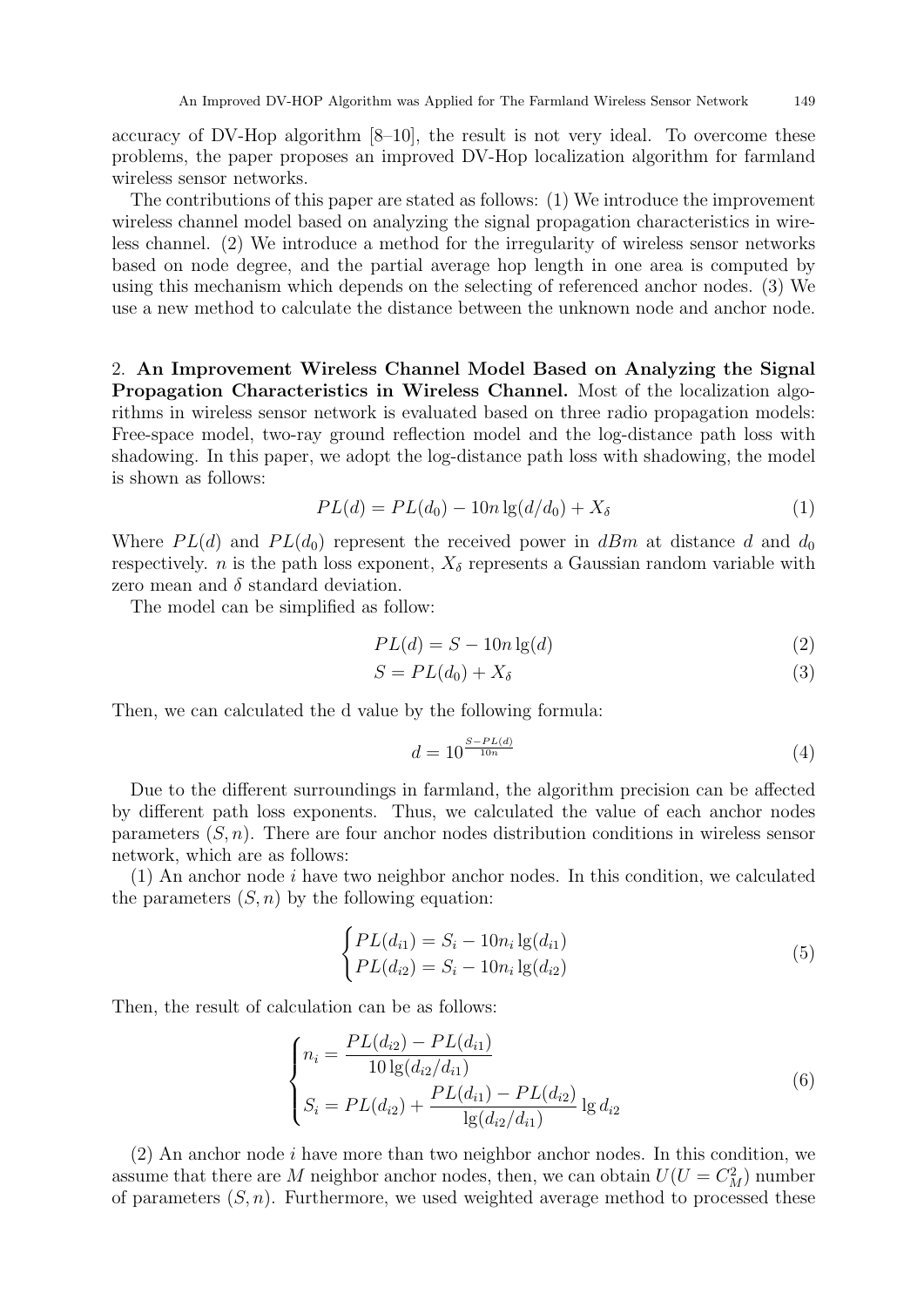values, the result of calculation can be as follows:

$$
S'_{i} = \frac{\frac{S_{1}}{d_{i1} + d_{i2}} + \ldots + \frac{S_{M-1}}{d_{i1} + d_{iM}} + \frac{S_{M}}{d_{i2} + d_{i3}} + \ldots + \frac{S_{2M-3}}{d_{i2} + d_{iM}} + \ldots + \frac{S_{U}}{d_{i(M-1)} + d_{iM}}}{\frac{1}{d_{i1} + d_{i2}} + \ldots + \frac{1}{d_{i1} + d_{iM}} + \frac{1}{d_{i2} + d_{i3}} + \ldots + \frac{1}{d_{i2} + d_{iM}} + \ldots + \frac{1}{d_{i(M-1)} + d_{iM}}}
$$
\n
$$
n'_{i} = \frac{n_{1}}{\frac{1}{d_{i1} + d_{i2}} + \ldots + \frac{n_{M-1}}{d_{i1} + d_{iM}} + \frac{n_{M}}{d_{i2} + d_{i3}} + \ldots + \frac{n_{2M-3}}{d_{i2} + d_{iM}} + \ldots + \frac{n_{U}}{d_{i(M-1)} + d_{iM}}}
$$
\n
$$
n'_{i} = \frac{n_{1}}{1 + d_{i2}} + \ldots + \frac{1}{1 + d_{iM}} + \frac{n_{M-1}}{d_{i2} + d_{i3}} + \ldots + \frac{n_{2M-3}}{d_{i2} + d_{iM}} + \ldots + \frac{n_{U}}{d_{i(M-1)} + d_{iM}}
$$
\n
$$
(8)
$$

 $(3)$  An anchor node i only have one neighbor anchor nodes. Note here that a node only can hear from the neighbor nodes with a range of the largest communication radius circle area, and the near-far relationship can be indicated by RSSI value. Thus, when anchor node *i* received the messages from neighbor nodes, we can obtain a series of RSSI values, then, we assume that the minimum one to be the RSSI value with distance of the largest communication radius R. Finally, we calculated the parameters  $(S, n)$  by the following equation:

$$
\begin{cases}\nPL(d_{i1}) = S_i - 10n_i \lg(d_{i1}) \\
PL(R) = S_i - 10n_i \lg(R)\n\end{cases}
$$
\n(9)

Then, the result of calculation can be as follows:

$$
\begin{cases}\nn_i = \frac{PL(R) - PL(d_{i1})}{10 \lg(R/d_{i1})} \\
S_i = PL(R) + \frac{PL(d_{i1}) - PL(R)}{\lg(R/d_{i1})} \lg R\n\end{cases}
$$
\n(10)

(4) An anchor node i does not have one neighbor anchor nodes. We selected one anchor node  $j$  from all two hop-count neighbor anchor nodes, which anchor node  $i$ , relay node and anchor node  $j$  are approximate to collinear, we can obtain the following equation:

$$
\begin{cases}\nPL(d_{ij}) = S_i - 10n_i \lg(d_{ij}) \\
PL(R) = S_i - 10n_i \lg(R)\n\end{cases}
$$
\n(11)

Then, the result of calculation can be as follows:

$$
\begin{cases}\nS_i = \frac{PL(R) \lg d_{ij} - PL(d_{ij}) \lg(R)}{\lg(d_{ij}/R)} \\
n_i = \frac{PL(R) - PL(d_{ij})}{10 \lg(d_{ij}/R)}\n\end{cases}
$$
\n(12)

But it should be satisfied one condition. In Figure.1, for example, node A is a relay node, we assume that  $PL(d_{iA})$ ,  $PL(d_{Aj})$  and  $PL(d_{ij})$  to be  $x_1, x_2$  and  $x_3$ , then, the condition can be as follows:

$$
\cos \angle iAj = \frac{\left(\frac{S_i - x_1}{10n_i}\right)^2 + \left(\frac{S_i - x_2}{10n_i}\right)^2 - \left(\frac{S_i - x_3}{10n_i}\right)^2}{2\frac{(S_i - x_1)(S_i - x_2)}{(10n_i)^2}} = 1\tag{13}
$$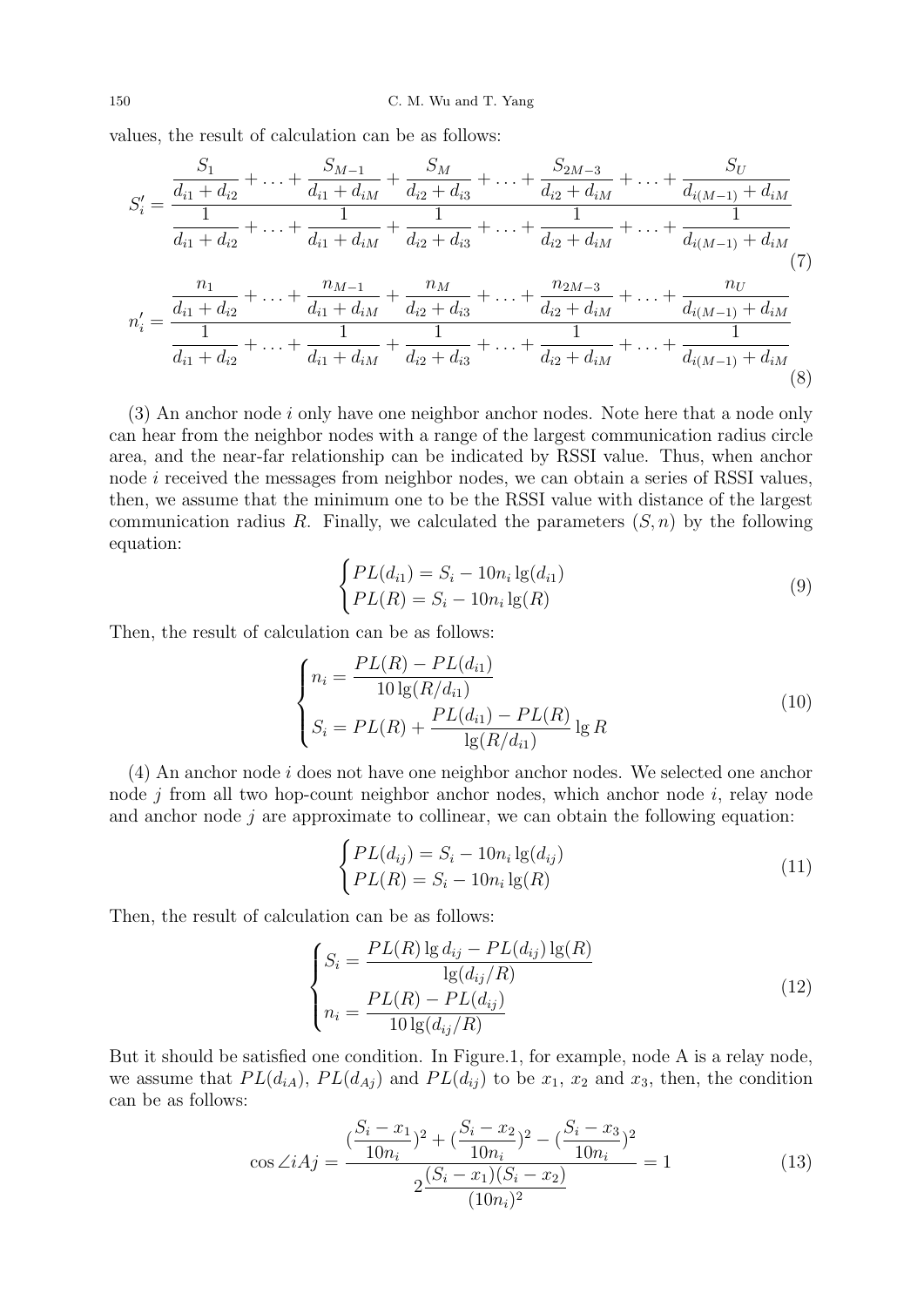With a similar process, the equation can be deduced as:

$$
\frac{(S_i - x_1)^2 + (S_i - x_2)^2 - (S_i - x_3)^2}{2(S_i - x_1)(S_i - x_2)} = 1
$$
\n(14)

And the value can be calculated as:

$$
S_i = \frac{2x_3 + \sqrt{8x_3^2 - 8x_1x_2 - 4x_1^2 - 4x_2^2}}{4x_1x_2 + 2x_1^2 + 2x_2^2 - 2x_3^2}
$$
(15)

Finally, the condition can be as follow:

$$
\frac{2x_3 + \sqrt{8x_3^2 - 8x_1x_2 - 4x_1^2 - 4x_2^2}}{4x_1x_2 + 2x_1^2 + 2x_2^2 - 2x_3^2} = \frac{PL(R) \lg d_{ij} - x_3 \lg R}{\lg(d_{ij}/R)}\tag{16}
$$

In conclusion, we can calculate the value of each anchor nodes parameters  $(S, n)$  by the above method, and using these parameters to calculate the distance between nodes.



FIGURE 1. The nodes distribution.

3. A Refinement Method for The Irregularity of Wireless Sensor Networks Based on Node Degree. Due to nodes were deployed by plane in the farmland, and it could be form an irregular network, which had a different node degree. In Figure.2, for example, S1, S2, S3, S4 and S5 are the anchor nodes; A is the unknown node. The average hop length of anchor node S1 is computed according to the distances and minimum hop counts between it and other four anchors. Since the actual hop length around S3 and S4 is larger than that around S1, the estimated average hop length of anchor node S1 cannot represent the actual hop length. If we use the estimated average hop length to calculate the distance between A and S1, there will be a large error.



FIGURE 2. The nodes distribution.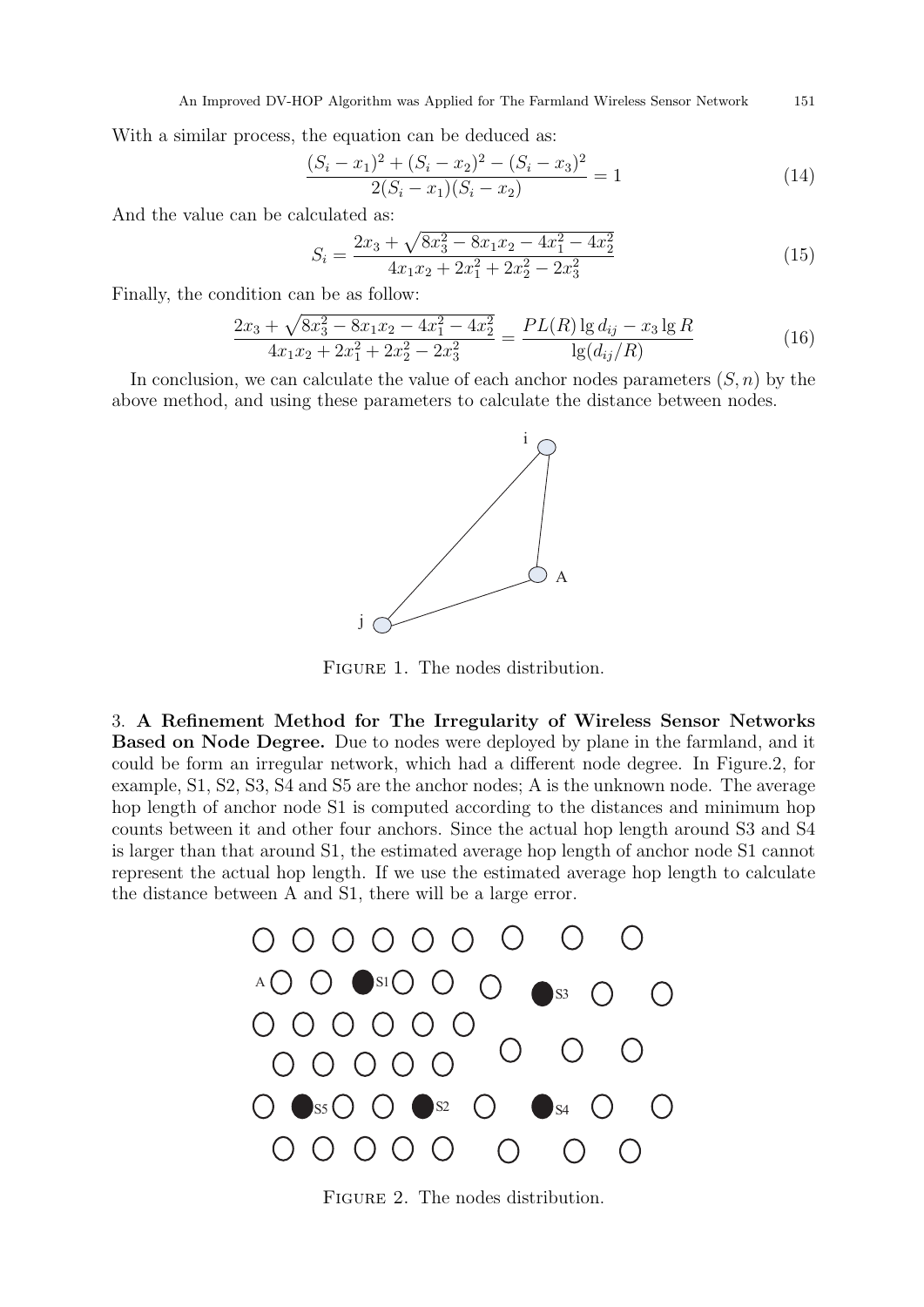To overcome this problem, a refinement method for the irregularity of wireless sensor networks based on node degree is proposed. In this method, we used continuous hop count definition [8] to compute the hop counter between the nodes by RSSI value. For ease of description, some other notations are defined as follows: HopCount represent the number of node's hop counter; *NodeCount* represent the number of node's own one-hop neighbors; a\_ID, s\_ID, rec\_ID represent the ID number of anchor nodes, sensor nodes and receiving node respectively.

We assume that there are at least two anchor nodes in one area, an anchor node i broadcasts a message including  $\{a\_ID_i, s\_ID_i, Pos, HopCount_i\}, s\_ID_i$  initialized to  $a_{\mu}ID_i$ , and  $HopCount_i$  initialized to zero. After a neighbor node receives the message, the  $a$ <sub>ID<sub>i</sub></sub> and P<sub>os</sub> remain the same, the receiving node stores the message and set the s ID<sub>i</sub> equal to the rec ID<sub>j</sub> and set s ID<sub>i</sub> equal to s ID<sub>j</sub> before broadcasting it. Indeed, every time a neighbor node receives the message, it first checks the  $s\_ID$ . If the rec $ID_j$  is not equal to any previous received one, the receiving node stores it and the  $NodeCount_i$ adds 1. At same time, the anchor node also can check the  $rec\_ID_j$ , if the  $rec\_ID_j$  is not equal to any previous received  $s_\textit{ID}_i$ , then,  $NodeCount_i$  adds 1. Finally, each node can obtained the number of one-hop neighbors. Unknown nodes determines which anchor nodes it belongs to according to  $n$ -rate<sub>i</sub> which is defined by equation (17).

$$
n_rate_j = \frac{|NodeCount_j - NodeCount_i|}{NodeCount_i}
$$
\n
$$
(17)
$$

From the above equation, we can see that the smaller the  $n_rate_i$  is, the less difference the node degree is. If  $n_rate_i < \beta$  ( $\beta$  is a threshold and its value is 0.15 in this paper), then we can assume that these two nodes are located a same area. But some boundary nodes are opposite the rule, then, in this paper, we assume these nodes have a same node degree with anchor nodes, which is nearest node. Unknown nodes store the average hop length *hop\_len*, which come from the message broadcast by the anchor node in same area. At this point, we finished dividing the entire wireless sensor network. In the next step, we calculated distance between unknown with anchor nodes.

At first, each anchor node broadcasts a message to the entire network, when a sensor node receives the message, it will check the *hop-len*, if the value is equal to the store one, then, using the following equation to calculate the distance between unknown nodes with the goal anchor node.

$$
new\_adis = hoplen_j \times h_{ij} + a\_dis
$$
\n<sup>(18)</sup>

$$
h_{ij} = 10^{\frac{S_j - PL(d_{ij})}{10n_j}} / R
$$
\n(19)

new adis represent the distance between one unknown node with the goal anchor node. a dis represent the update value from the last relaying node in the shortest path, and  $h_{ij}$  represent the continuous hop count between node i and node j, R represent the node communication radius. Otherwise, using the following equation to calculate the value:

$$
new\_adis = hoplen_j \times h_{ij} + a\_dis \tag{20}
$$

Where the  $hoplen_i$  represent the unknown store value of the average hop length.

Any one unknown node can be used for relaying node, and set the  $new\_adis$  to  $a\_dis$ , and broadcast the update value to the entire network. Finally, we can calculate the distances between the unknown node with all anchor nodes, and using trilateration or maximum likelihood estimation method to compute its location.

4. Performance Evaluation. In order to validate the performance of the modified algorithm, we have used MATLAB version 7.0 to simulate the proposed method and compared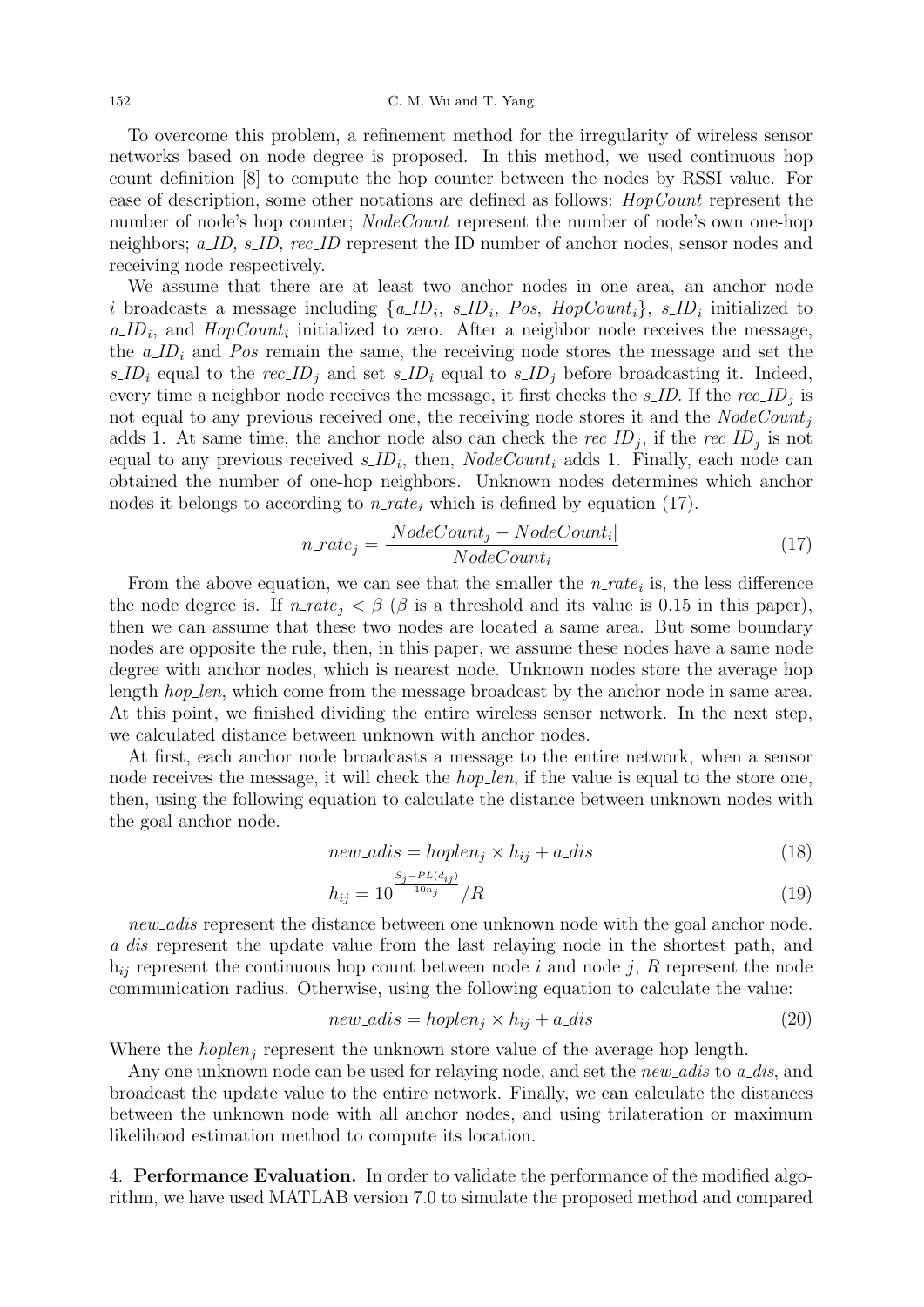it to other localization algorithms such as DV-Hop algorithm and its variation proposed in [8] and [9].

4.1. Simulation setup and parameters. In our experiment, 100 nodes are distributed randomly in the  $150m \times 150m$  square area. The anchor node positions are known while the locations of all the sensor nodes are unknown. We study the performance of three DV-Hop algorithms with different communication radius, different proportion of anchor nodes and different number of nodes.

One of the most important performance indexes of location algorithm is normalized location error. Assume that  $(x_i, y_i)$  and  $(x'_i, y'_i)$  are the coordinates of the real position and the estimated position of sensor node  $i$  respectively, the positioning error in one simulation is  $\sqrt{(x_i - x'_i)^2 + (y_i - y'_i)^2}$ . If there are N unknown nodes, the average error of all unknown nodes after  $K$  times is shown in Equation (21).

$$
average = \frac{\sum_{j=1}^{K} \sum_{i=1}^{N} \sqrt{(x_i - x'_i)^2 + (y_i - y'_i)^2}}{KN}
$$
\n(21)

The normalized location error is:

$$
\overline{average} = average/R \tag{22}
$$

Where R represent the node communication radius.

4.2. Simulation result. Figure 3 (a) and (b) shows the average position errors of three algorithms at varying number of anchor nodes when  $R = 20$  and 30 respectively. As the number of anchor nodes gets higher, the average position error of all algorithms starts dropping, and then gradually tends to be stable. The focus of observation is that the average position error of our proposed algorithm is much smaller than the traditional DV-Hop and its variation proposed in [8] and [9]. This is because our proposed method uses the improvement wireless channel model and the partial average hop length which is nearer to the actual distance to calculate the distance between the unknown node and anchor node.



FIGURE 3. The average position error at different number of anchor nodes.

In the simulation depicted in Figure 4, we fixed the ratio of anchor nodes to 0.15 and incremented the communication radius from 30 to 60. As is shown in Figure 4, the average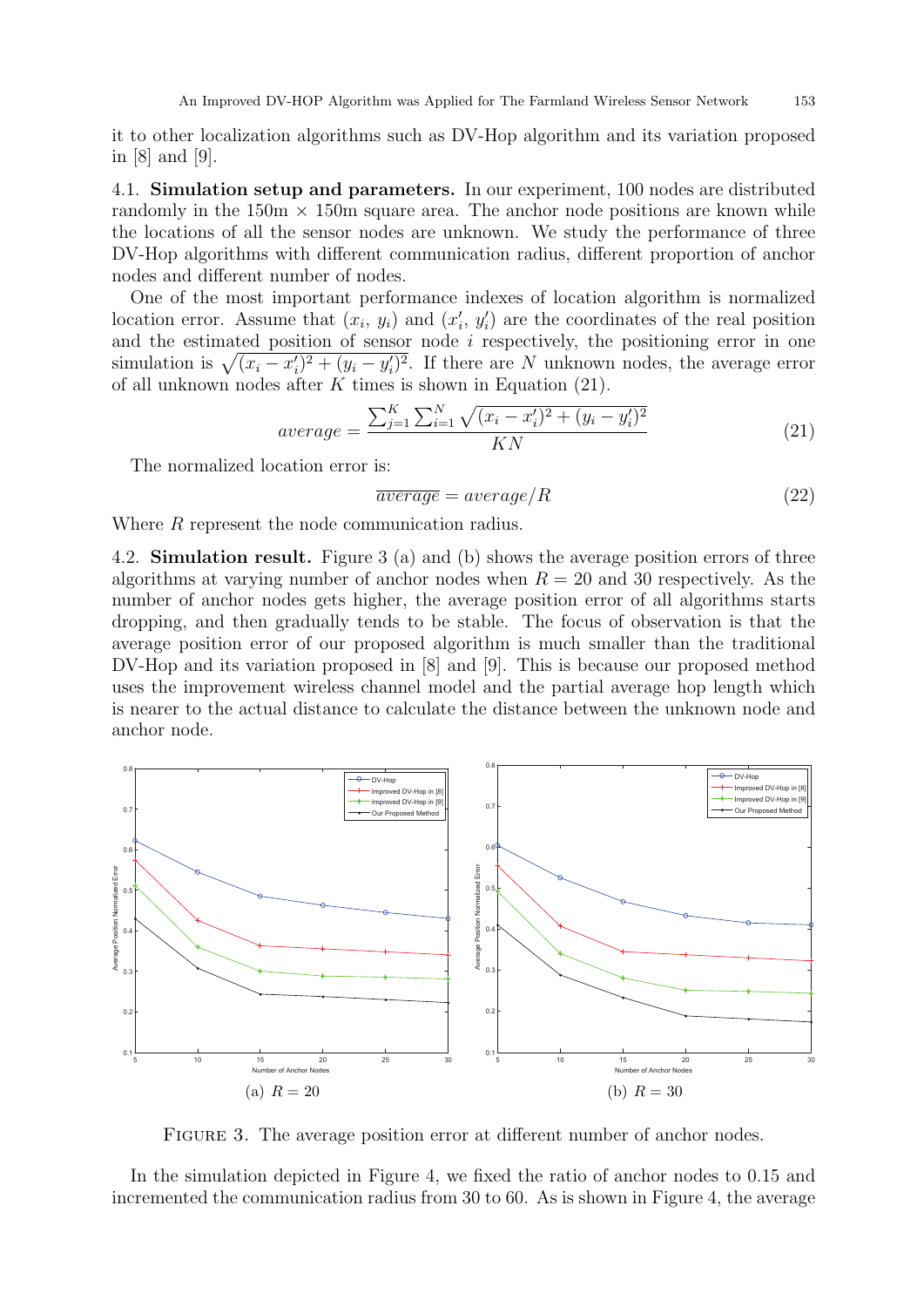## 154 C. M. Wu and T. Yang

position error gets smaller gradually with the increase of the communication radius, and then gradually tends to be stable. We also observe that the average position error and its rate of increase in our proposed algorithm are lower than their counterparts in the traditional DV-Hop and its variation proposed in [8] and [9], which proves the superiority of our algorithm.



FIGURE 4. The average position error at different communication radius.



Figure 5 shows the average position error of the three algorithms when the number of nodes changes from 50 to 300. In the simulation, the ratio of anchor nodes is 0.15 and the communication radius is 20m. As is shown in Figure 5, the average position error gets smaller gradually with the increase of the number of nodes, and then gradually tends to be stable. This is because when the number of nodes gets higher, the path between the unknown node and anchor node tends to be a straight line. It means that we can get more precise estimated hop length. Thus the distance from the unknown node to anchor node is also more accurate.

5. Conclusions and Future Work. In this paper, we have proposed an improved DV-Hop localization algorithm based on node degree for wireless sensor networks. Our proposed method effectively solves the problem that the irregularity of wireless sensor networks has a great influence on the estimated hop length, and it can have a strong selfadapted ability in farm environment. In order to improve the position precision, firstly, we can calculate the value of each anchor nodes parameters  $(S, n)$ , and using these parameters to calculate the distance between nodes. Secondly, the entire wireless sensor network is divided into several areas and the partial average hop length in one area instead of the global average hop length is used to calculate the distance between unknown nodes and anchor nodes. Simulation results show that our proposed algorithm is superior to the traditional DV-Hop and its variation. The proposed algorithm is realized in the simulation environment, so how to deploy it on a test network of wireless sensors and study the behavior of the algorithm in a real-life setting will be the direction of further research.

Acknowledgment. This work is partially supported by the National Natural Science Foundation of China (No. 61301257), and Science and Technology Development Plan of